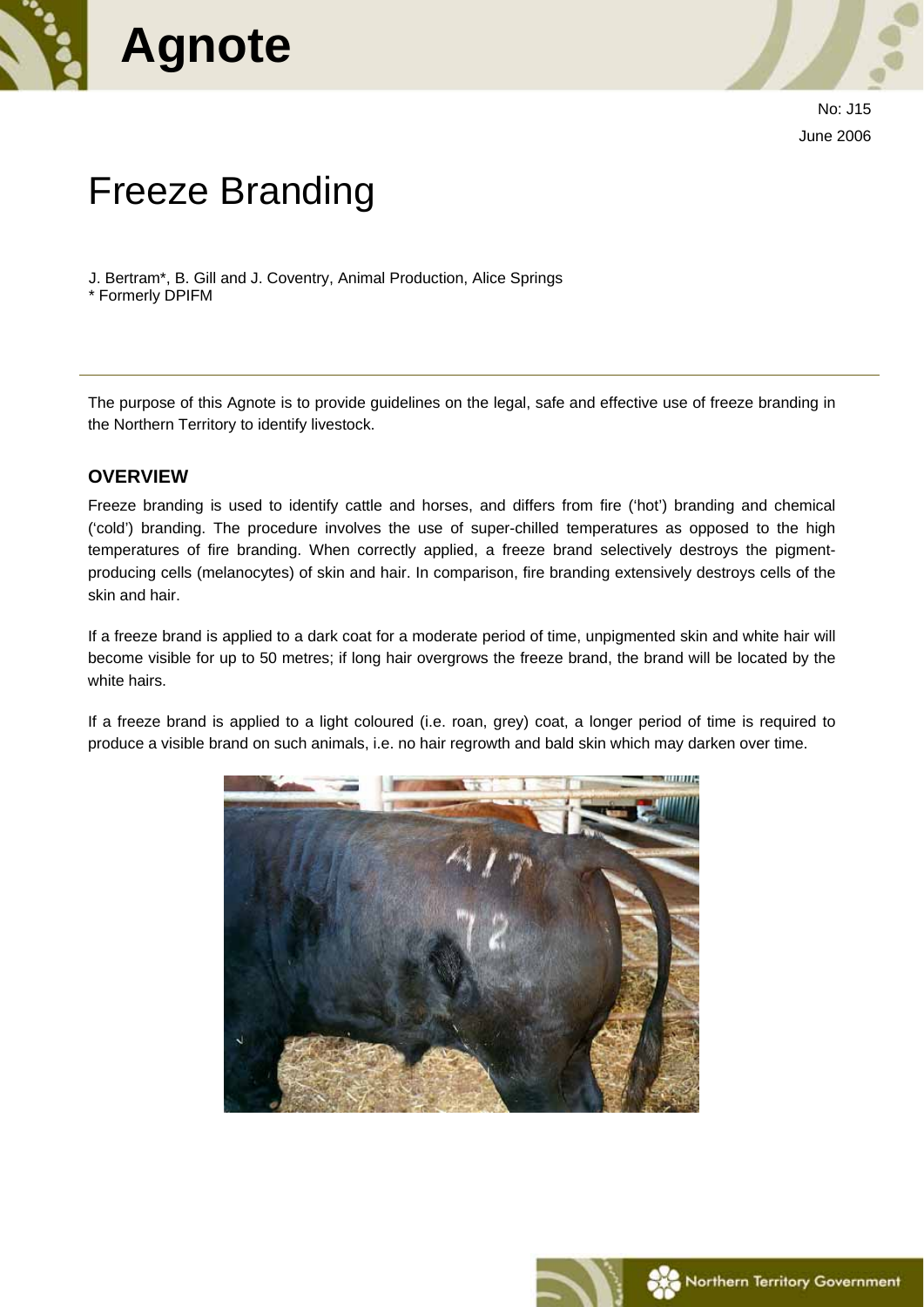## **CRITICAL FEATURES OF FREEZE BRANDING**

- It is relatively painless.
- It is up to 100% effective, depending on technique.
- It requires careful use of potentially dangerous materials.
- It requires financial outlay for specific equipment and materials.
- It requires access to 'super-chill' coolant.
- It requires exact timing to effectively brand.
- It produces a permanent brand that must meet NT legal specifications.

## **LEGAL ASPECTS**

Freeze brands must meet the requirements of the Northern Territory *Brands Act* and Brands Regulations. Information on Northern Territory requirements for making branding irons, registering a brand and branding livestock is available from the Northern Territory Registrar of Brands or Regional Stock Inspectors.

## **BRANDING IRONS**

The size and shape of branding irons used for freeze branding are the same as those for fire branding. However, in order to produce the best freeze brand results, the figures on the branding irons should be made of copper or copper alloy (i.e. brass, bronze) and have rounded edges. Such metals and edges provide the best temperature conduction (transfer of the super-chilled temperature). Shorter handles (approximately 40 cm) are more convenient than those used for fire branding. Non-conductive material (e.g. wood) is used for the handle grip.



The price of copper alloy branding irons depends on the number and type, e.g. quoted prices December 2005: \$899 for a set of numbers (0 to 9); \$299 for a symbol brand; \$299 for a three-letter brand.

## **COOLANT**

Either of two products (liquid nitrogen or dry ice) are used for the 'super-chill' coolant.

*Liquid nitrogen* is the most expensive and most dangerous to transport and handle. It is a liquid with a temperature of minus 196°C which vaporises over time into inert nitrogen gas. It is available both in Alice Springs and Darwin (prices quoted December 2005: \$4 to \$16 per litre plus supply charges). Suitable nonpressurised vacuum flasks are required for safe transport and storage. Flasks ranging in size from 5 litres to 50 litres in volume can be purchased from BOC Gas and gas supply stores (quoted prices December 2005: \$848 to \$2,025 respectively). Freight costs are additional.

*Dry ice* is less expensive and a little less dangerous to transport and handle. It is solid carbon dioxide with a temperature of minus 78.5°C which vaporises into inert carbon dioxide gas. It is available both in Darwin and Alice Springs (prices quoted December 2005: the equivalent of \$4 to \$10 per kg). Alcohol (95% to 100%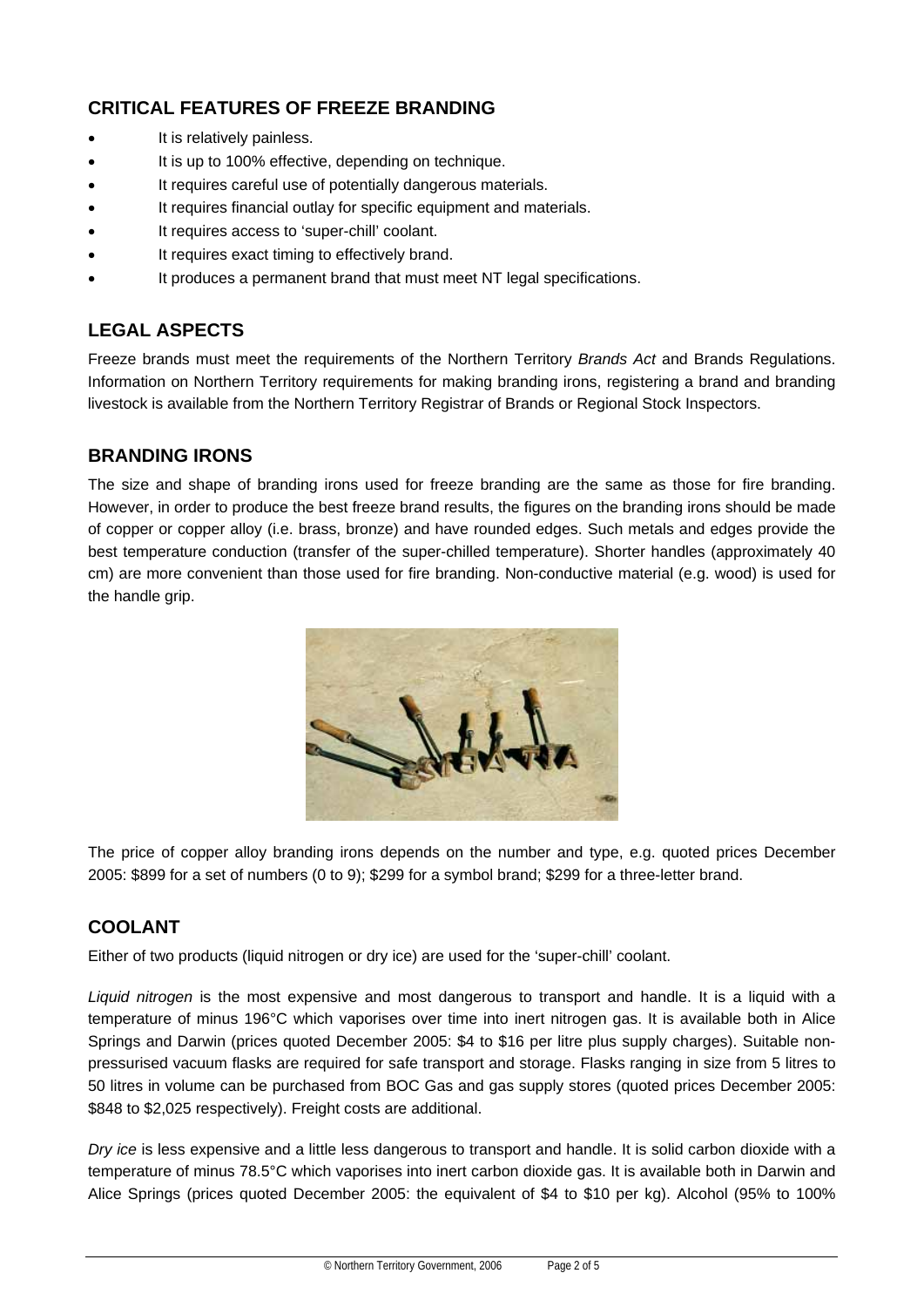ethanol or methanol) is used with the dry ice to create a coolant (dry ice - alcohol mixture). Up to two 2-kg blocks of dry ice may be required to initially super-chill a branding iron, and somewhat less to re-chill the branding iron for successive freeze branding. Allowance should be made for up to 0.5 kg of dry ice and 0.5 litre of alcohol to freeze brand an animal.

Both forms of coolant require an insulated (non-heat conductive) container in which the coolant can be placed with the branding iron while the temperature of the branding iron drops. A small Styrofoam or hard plastic 'esky' is suitable, but should be placed within an outside (second) container because plastic may crack with repeated use.

### **SAFETY ASPECTS**

Alcohol is highly flammable. Both liquid nitrogen and dry ice can cause severe 'frost-bite' burns and asphyxiation. Consequently, all such products must be appropriately transported, stored and used with extreme care in accordance with manufacturers' specifications. People must read the material safety data sheets supplied by the manufacturers for each product and follow any required directions for personal protection clothing and first aid.

Three important safety considerations are:

- transport, store and use in an appropriate container and in a well ventilated space;
- handle with appropriate personal protection equipment (i.e. gloves, glasses, covered shoes and clothing);
- do not smoke or use naked flames near a highly flammable substance.

#### **PROCEDURE FOR FREEZE BRANDING**

Place the coolant in the insulated container. If using liquid nitrogen, pour in carefully and beware of backsplashes into the eyes. If using dry ice, place the blocks in the container and cover with a couple of centimetres of 100% alcohol.

Immerse the branding iron in the coolant until vigorous bubbling stops (up to 30 minutes for a fresh dry ice alcohol mixture) and frosting appears on the lower end of the branding iron handle, just above the level of the coolant.

Clip the site to be branded with fine clippers and clean the skin surface with un-chilled 100% alcohol immediately before applying the branding iron. This removes dirt and oil on the skin and promotes good contact with the skin without the branding iron sticking to the skin.

Restrain the animal to minimise movement and allow easy access to the site to be branded. Movement of the animal may blur the brand.

Place one hand on the animal to minimise flinching and with the other hand remove the branding iron from the coolant. Shake off excess coolant and place the branding iron firmly on the site to be branded. Brand on a firm fleshy area—do not brand on thin skin over superficial bones or joints.

Hold the branding iron in place for the time period shown in Table 1 in order to produce an effective brand. A longer time period is required when using dry ice - alcohol because its temperature is not as low as liquid nitrogen. A relatively longer time period is also required for livestock with thicker skins (adults or males) or light-coloured coats (roans or greys). A stop watch is recommended for exact timing.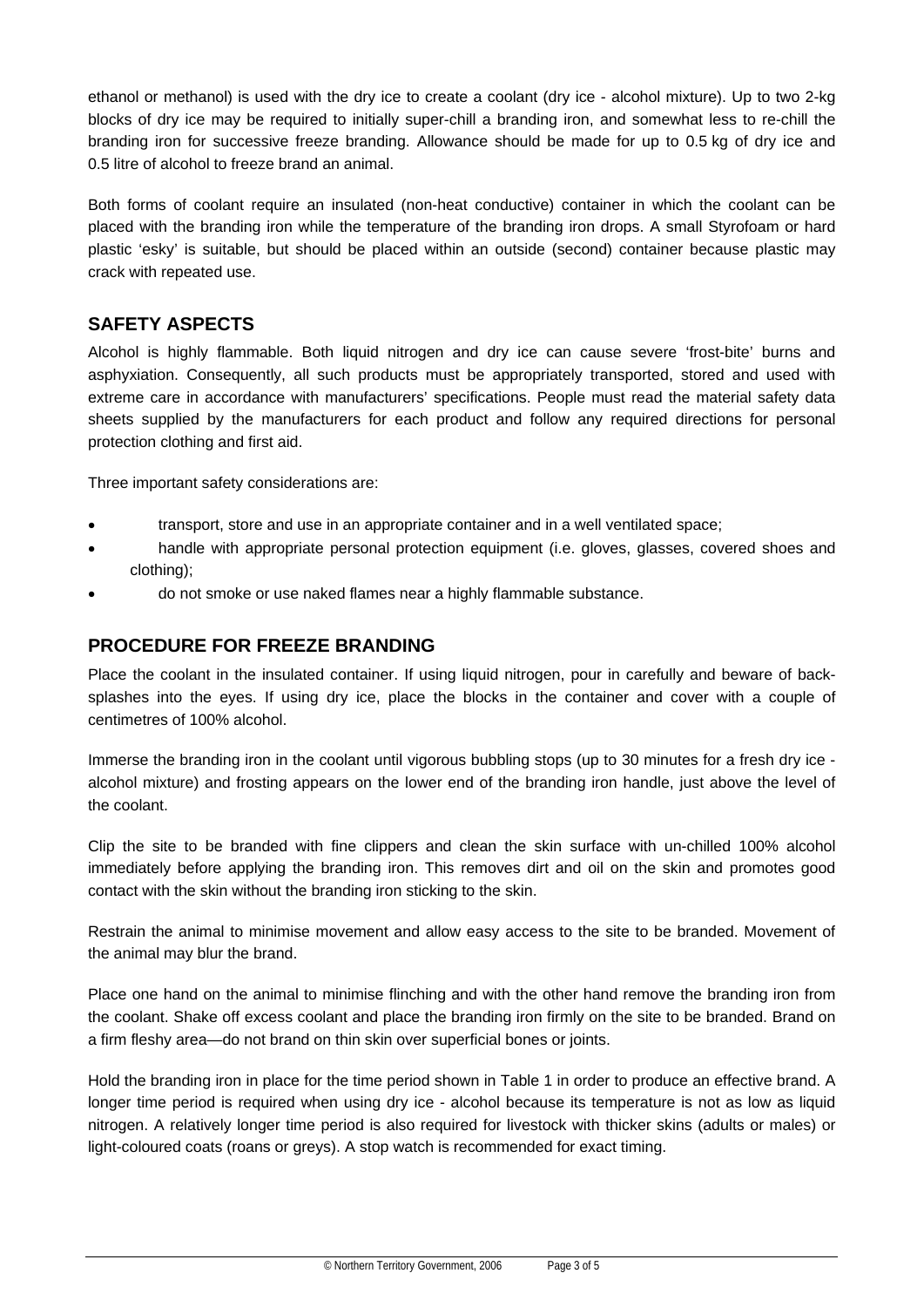Replace the branding iron in the coolant if re-chilling is necessary. When ready for re-use, the vigorous bubbling subsides and frosting reforms on the lower end of the branding iron handle (minimum 2 minutes).

After the freeze branding is complete, recycle unused coolant. If liquid nitrogen has been used, the unused portion may be carefully poured back into the original transport container. Beware of back-splashes into the eyes. If dry ice - alcohol has been used, let the alcohol stand overnight in a well ventilated area before replacing in a container.

**Table 1.** Recommended freeze branding times for two types of coolant, using copper (alloy) branding irons

|                  |                      | Liquid nitrogen                                                          | Dry ice - alcohol                                                                |
|------------------|----------------------|--------------------------------------------------------------------------|----------------------------------------------------------------------------------|
| Horse (adult)    | $8 - 12$<br>seconds  | increasing up to<br>$\cdots$<br>seconds<br>for<br>14<br>bald-skin brands | 20-40<br>increasing up to<br>seconds<br>for<br>60<br>seconds<br>bald-skin brands |
| Horse (yearling) | $6 - 12$<br>seconds  |                                                                          | $16 - 24$<br>seconds                                                             |
| Cattle (adult)   | 25-30<br>seconds     | increasing up to<br>$\cdots$<br>35<br>seconds<br>for<br>bald-skin brands | 40-50<br>increasing up to<br>seconds<br>seconds<br>for<br>60<br>bald-skin brands |
| Cattle (calves)  | $21 - 24$<br>seconds |                                                                          | $30 - 50$<br>seconds                                                             |

#### **SKIN RESPONSE**

When a freeze brand is applied to the skin, the following occurs:

The skin is indented and frozen in the shape of the applied freeze brand. Within a few minutes the skin thaws, becomes warm and marked reddening of the brand outline occurs. This is followed by a marked swelling of the area which persists for one to three days, depending on the time exposed to the branding iron. During the following three to four weeks, various amounts of hair and surface skin (scab) peel off, but the brand is clearly legible.

From 6 to 10 weeks, any white hair growth will become obvious depending on seasonal hair growth patterns. If the freeze brand application is prolonged, then no hair growth will occur in the centre of the brand (baldskin brand). If the brand application period is too short, no brand (neither white hair, nor bald skin) will be visible.

#### **NORTHERN TERRITORY DEPARTMENT CONTACTS:**

| <b>Registrar of Brands</b>               | phone: 08 8999 2033 |
|------------------------------------------|---------------------|
| Regional Stock Inspector - Darwin        | phone: 08 8999 2031 |
| Regional Stock Inspector - Katherine     | phone: 08 8973 9754 |
| Regional Stock Inspector - Tennant Creek | phone: 08 8962 4490 |
| Regional Stock Inspector - Alice Springs | phone: 08 8951 8182 |